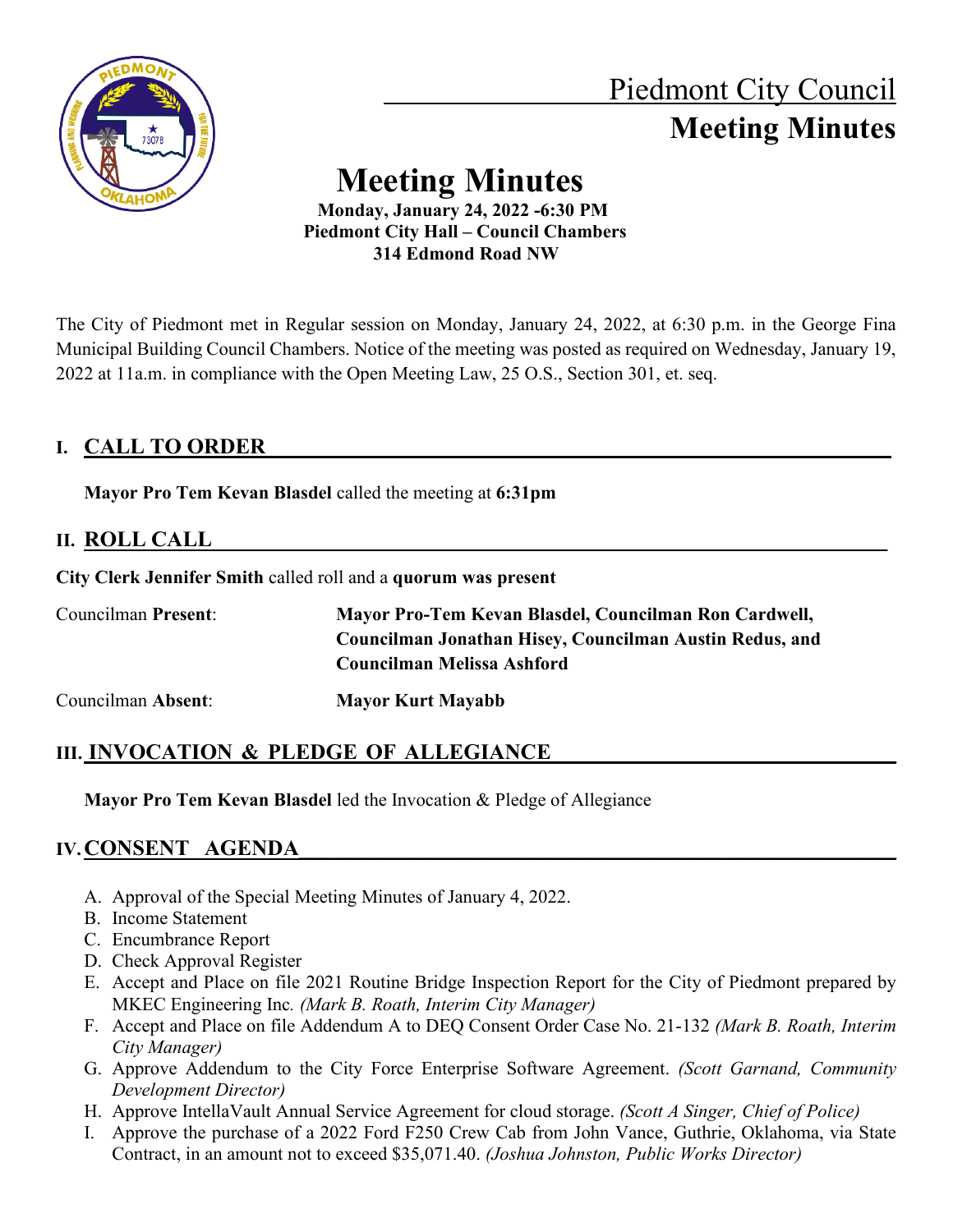- J. Approve Request to install "Deer Crossing" signs on Edmond Road starting at 2300' from Mustang Road and Continuing East. *(Kurt Mayabb, Mayor)*
- K. Approve and Declare Certain City Equipment as Surplus. *(Jennifer Smith, City Clerk/Treasurer)*

**Mayor Pro Tem Kevan Blasdel** made a motion to approve consent items a, b, c, b, d, f, h, and k. Motion was seconded by **Councilman Jonathan Hisey. VOTE WAS:**

**AYE:** Mayor Pro-Tem Kevan Blasdel, Councilman Ron Cardwell, Councilman Jonathan Hisey, Councilman Austin Redus, and Councilman Melissa Ashford

NAY: None

# **V. ITEMS REMOVED FROM CONSENT AGENDA\_\_\_\_\_\_\_\_\_\_\_\_\_\_\_\_\_\_\_\_\_\_\_\_\_\_\_\_\_\_\_\_\_\_\_\_**

#### **Councilman Jonathan Hisey** pulled item E of the consent agenda

#### **Councilman Jonathan Hisey** addressed the council

MKEC is my employer. They were awarded this Contract by ODOT, not the city. MKEC was awarded this contract prior to my election. I will abstain from voting for ethical purposes.

**Councilman Melissa Ashford** made a motion to approve item E of the consent agenda. Motion was seconded by **Councilman Ron Cardwell.** 

| <u>AYE:</u>     | Mayor Pro-Tem Kevan Blasdel, Councilman Ron Cardwell,<br>Councilman Austin Redus, and Councilman Melissa Ashford |
|-----------------|------------------------------------------------------------------------------------------------------------------|
| <u>NAY:</u>     | None                                                                                                             |
| <b>ABSTAIN:</b> | Councilman Jonathan Hisey                                                                                        |

**City Manager Mark Roath** pulled items G of the consent agenda

#### **City Manager Mark Roath** addressed the council

We would like to make a few minor changes before the approval of this agreement. The first change, the contract mentions November 3, 2021 as the date to enter into this agreement. We would like to change that date to January 24, 2022. Second Change, were asked how we would like to receive the disbursements payments. We would like to take the first option, disbursements to be distributed to customer, which would be the city, twice per month (on the 5<sup>th</sup> and  $20^{th}$ ).

#### **Councilman Ron Cardwell** addressed the council

How long have we used this system?

#### **Community Development Director Scott Garnand** addressed the council

We have used this system since 2014.

#### **Councilman Ron Cardwell** addressed the council

Once thing that caught my eye was item 2. Fee changes on the contract. It seems to me they can notify us that they are changing and we don't have a say in it.

#### **City Manager Mark Roath** addressed the council

That is just a pass through. This is customary.

#### **Councilman Jonathan Hisey** addressed the council

Are we currently using this to collect fees or is this going to be in addition to what we are doing?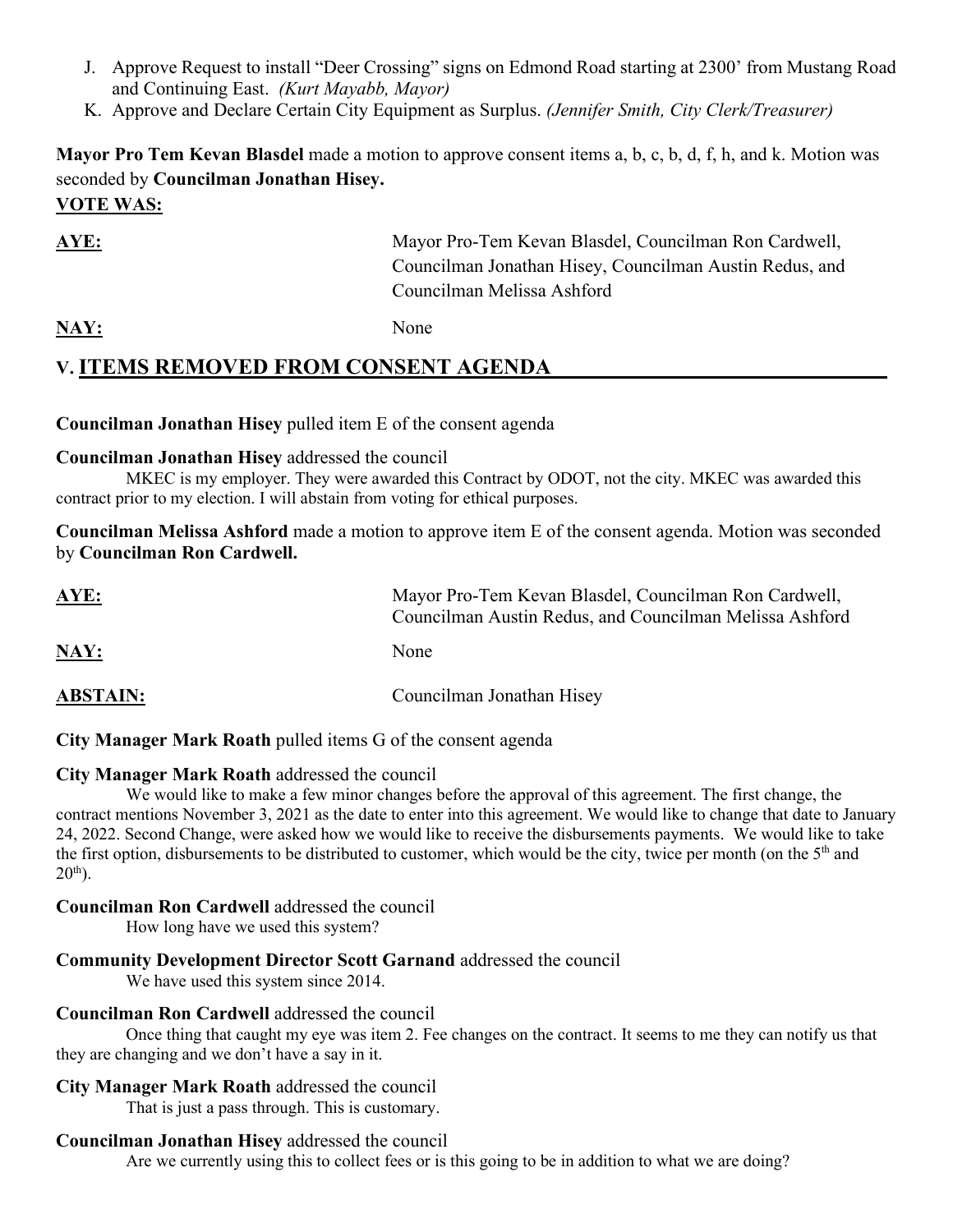#### **Community Development Director Scott Garnand** addressed the council

This will be in addition to the payment methods we are currently taking.

#### **City Manager Mark Roath** addressed the council

This will be a service for our customers when making payments in the Community Development Department

**Councilman Jonathan Hisey** made a motion to approve item G with changes to the agreement date of January 24,2022 and disbursements twice monthly (the 5th and 20th). Motion was seconded by **Councilman Melissa Ashford.** 

#### **VOTE WAS:**

| <b>AYE:</b> | Mayor Pro-Tem Kevan Blasdel, Councilman Ron Cardwell,<br>Councilman Jonathan Hisey, Councilman Austin Redus, and<br>Councilman Melissa Ashford |
|-------------|------------------------------------------------------------------------------------------------------------------------------------------------|
| <b>NAY:</b> | None                                                                                                                                           |

#### **City Manager Mark Roath** pulled items I of the consent agenda

#### **City Manager Mark Roath** addressed the council

I ask that this item be pulled and brought back. There was a technical issue not known when this agenda was put together. Once we have everything together for this item, we can bring it back to the council.

**Councilman Austin Redus** made a motion to remove item I and bring it back at the next meeting. Motion was seconded by **councilman Jonathan Hisey VOTE WAS:**

| AYE:<br>______ | Mayor Pro-Tem Kevan Blasdel, Councilman Ron Cardwell,<br>Councilman Jonathan Hisey, Councilman Austin Redus, and<br>Councilman Melissa Ashford |
|----------------|------------------------------------------------------------------------------------------------------------------------------------------------|
| -----          |                                                                                                                                                |

**NAY:** None

#### **Councilman Ron Cardwell** pulled item j of the consent agenda

#### **Councilman Ron Cardwell** addressed the council

There is a lot of missing information on the need for deer crossing signs for Edmond Road. How many signs will there be and where will they be placed? It starts setting a precedence. I don't think we have much history of finding hit deer along Edmond Road. You start putting those signs up in a couple of areas and people know there are deer. I don't think the signs are specific enough and/or will provide much benefit.

#### **City Manager Mark Roath** addressed the council

The mayor has asked this item to be on the agenda. With Mayor Kurt Mayabb unable to attend this meeting, I ask that the council hold off on taking action and bring it back for the next City Council meeting. Doing so will allow the Mayor the chance to provide more details on this item.

#### **Councilman Ron Cardwell** made a motion to move item j to the next City Council meeting for more information. Motion was seconded by **Councilman Austin Redus VOTE WAS:**

| <b>AYE:</b> | Mayor Pro-Tem Kevan Blasdel, Councilman Ron Cardwell,<br>Councilman Jonathan Hisey, Councilman Austin Redus, and<br>Councilman Melissa Ashford |
|-------------|------------------------------------------------------------------------------------------------------------------------------------------------|
| $\bf NAV:$  | None                                                                                                                                           |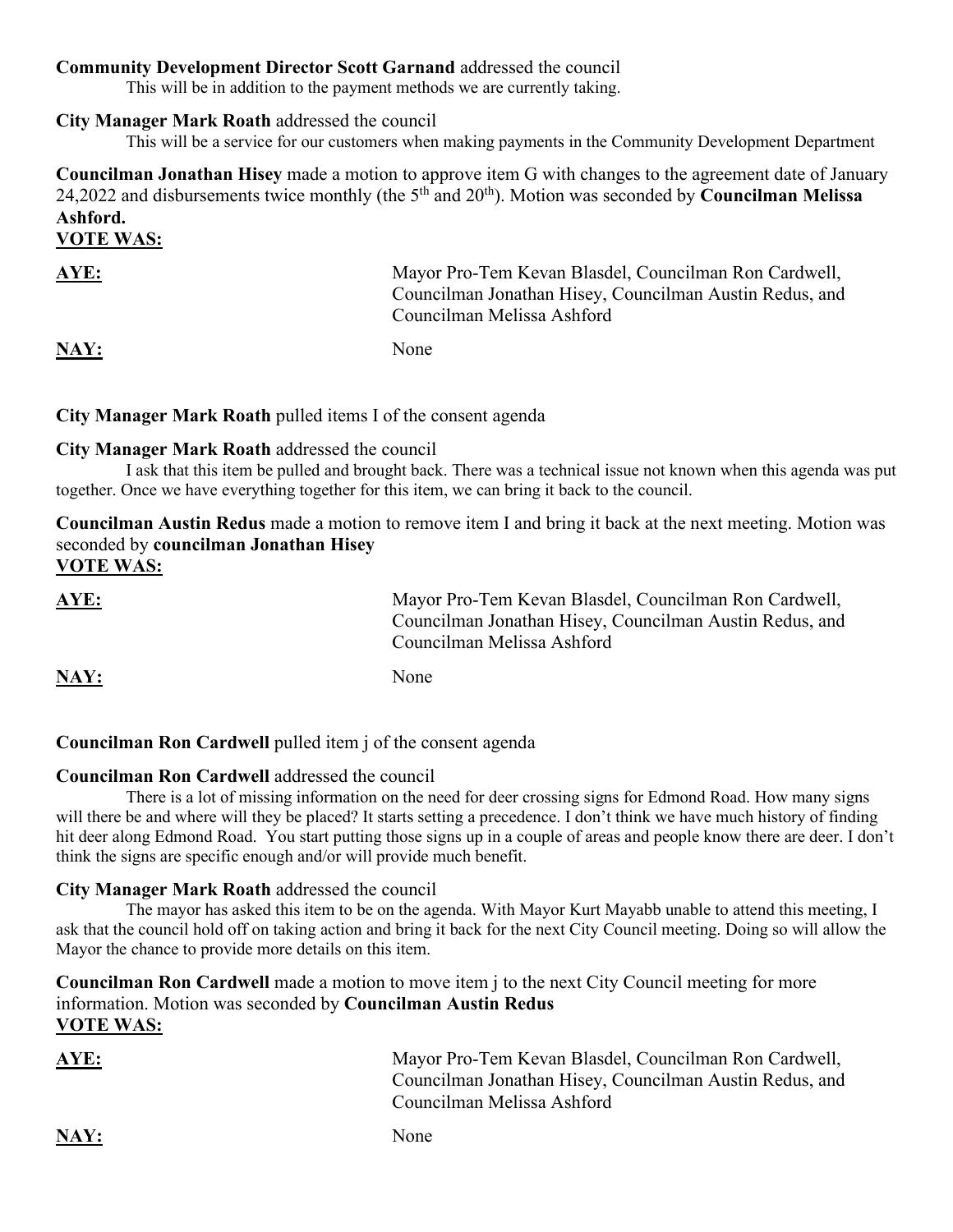## **VI. PRESENTATIONS AND AWARDS**

A. Presentation of the Employee of the Year Award.

Court Clerk Valorie Cumming and Firefighter David Cumming were presented with an Employee of the Year award by **Mayor Pro Tem Kevan Blasdel and City Manager Mark Roath.**

## **VII. CITIZENS COMMENTS\_\_\_\_\_\_\_\_\_\_\_\_\_\_\_\_\_\_\_\_\_\_\_\_\_\_\_\_\_\_\_\_\_\_\_\_\_\_\_\_\_\_\_\_\_\_\_\_\_\_\_\_\_\_\_\_\_\_\_\_**

*Residents may address City Council regarding an item that is listed and not listed on the agenda. Residents must provide their name and address. City Council requests that comments be limited to five (5) minutes unless the Presiding Officer grants additional time.*

#### **Chris Miller** addressed the council

 I am the president of champion homeowners. A client of mine is trying to buy a property at 1574 jane circle in Cottonwood Estates Addition. The property is currently zoned AG1. In September 2005 as this neighborhood was being developed, there was a rezone of this area to RE2. I have minutes from the meeting that reflect this rezone. Sometime between 2005 and current those zoning maps have been lost. There is no record of this showing as residential. There are currently 20-30 homes in this neighborhood that are ¾ acre tracts. As it stands these homes can't be sold due to the mortgage companies not backing the house because of the zoning. You can get a conventional loan where the bank will hold the loan. This particular client just got out of the service and has a VA loan. When this process was started the loan amounts were at 2.75? % we have extended this as long as we can. If we have to relock it, it will be up to 3.7? %. The urgency of this matter is quite high.

#### **Brittany Anderson** addressed the council

I live off of Mustang and 164th. In 2020 there was work done to the waterlines in this area. There are still PVC pipes sticking out of the ground. This is a safety issue- especially with a bus stop area. They were once filled with sand and that helped for the time being. I have been told for two years that the road was going to be worked on. I am patient and willing to wait, however I wanted to bring this to the Council's attention.

# **VIII. PUBLIC HEARING**

*All person's interested in Items D and F under Scheduled Business shall have an opportunity to be heard.* 

Motion to open public hearing was held until business item was at discussion.

**--**Discussion, and possible action, on Ordinance \_\_\_ Amending the Zoning Ordinance of the City of Piedmont, Oklahoma, by Rezoning 5580 Mustang Road from A-1 to RE (lot split).

--Discussion, and possible action, on Ordinance prohibiting the use of Compression Release Engine Braking within the Corporate Limits*.*

# **IX. SCHEDULED BUSINESS**

**A. Discussion, and possible action, on directing City staff to officially notify Mark and Phil, LLC that a portion of Makenzie Trail in Shenandoah I was not accepted by the City of Piedmont as a Public Street.** *(Kurt Mayabb, Mayor)* 

#### **Councilman Jonathan Hisey** addressed the council

City Staff needs to send a letter to the developer Mark and Phil, LLC to inform them that their section of the street they constructed was not accepted as a street.

#### **Councilman Ron Cardwell** addressed the council

This is a follow up to the as-builts that were submitted. There was visible evidence the road was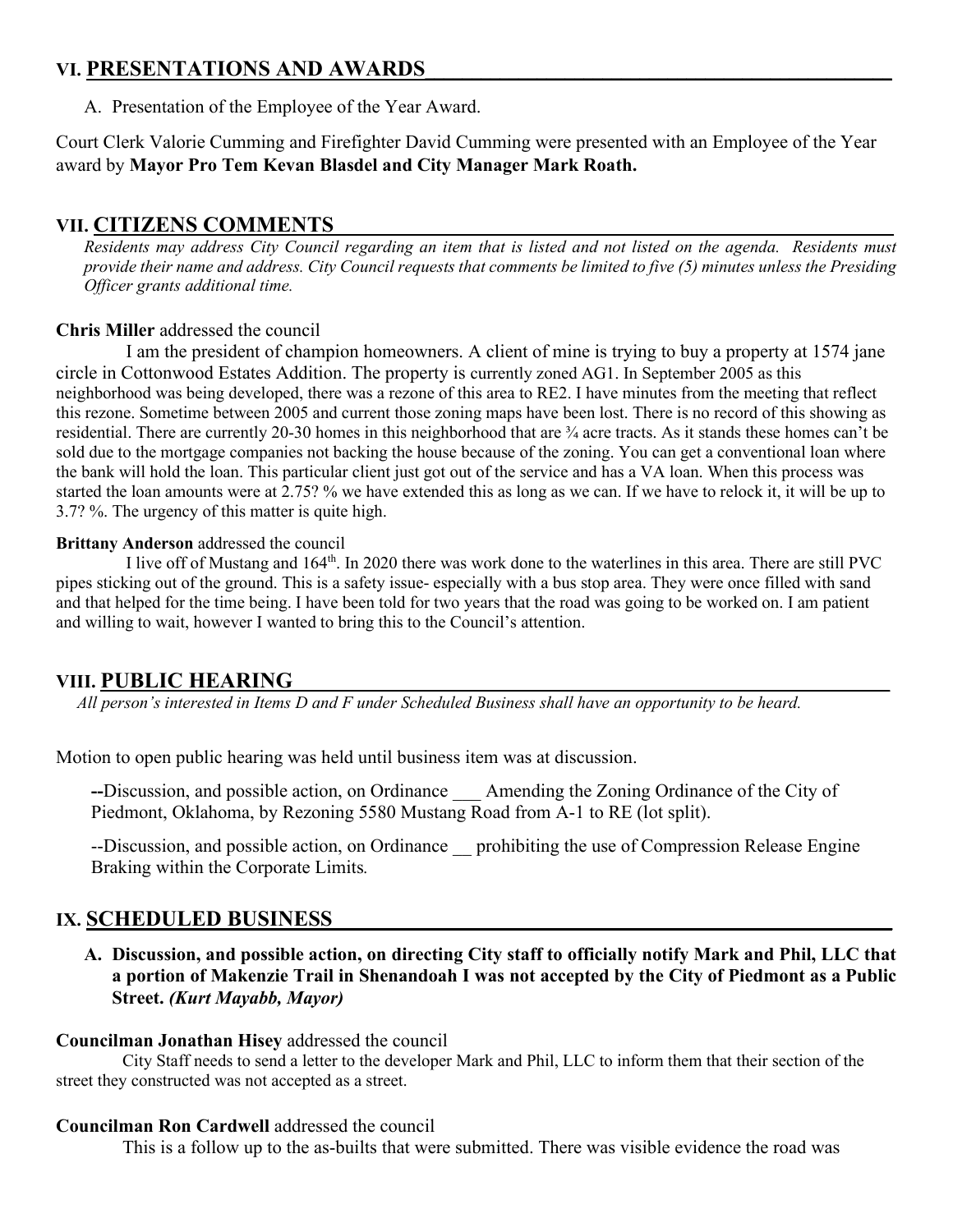experiencing damaged. The motion that was approved was to have the City Attorney and City Engineer investigate why the road was doing that and why it appears to be substantially different than what was approved in the plans. The letter should state that the general none performance and damage seen on the road that we are not accepting that section of 800 feet until further investigation is done.

**Councilman Jonathan Hisey** made a motion to direct staff to officially notify Mark and Phil, LLC their 800 feet of Mackenzie Trail was not accepted by the City of Piedmont as a public street as it was not constructed by the approved plans and the City Engineer and the City Attorney will provide a further report on what happened. Motion was seconded by **Councilman Ron Cardwell. VOTE WAS:**

| <u>AYE:</u> | Mayor Pro-Tem Kevan Blasdel, Councilman Ron Cardwell,<br>Councilman Jonathan Hisey, and Councilman Melissa Ashford |
|-------------|--------------------------------------------------------------------------------------------------------------------|
| NAY:        | Councilman Austin Redus                                                                                            |

#### **B. Discussion, and possible action, on Development Impact Fees.** *(Kurt Mayabb, Mayor) (Pg. 173)*

**Councilman Jonathan Hisey** made a motion to open a public hearing for business item B. Motion was seconded by **Councilman Melissa Ashford. VOTE WAS:**

| <u>AYE:</u> | Mayor Pro-Tem Kevan Blasdel, Councilman Ron Cardwell,<br>Councilman Jonathan Hisey, Councilman Austin Redus, and<br>Councilman Melissa Ashford |
|-------------|------------------------------------------------------------------------------------------------------------------------------------------------|
| NAY:        | None                                                                                                                                           |

#### **Katie Cornman** addressed the council

 My husband is a home builder and I am a realtor, we are fully behind and support this item. Oklahoma City has large increases in rates and that has not stopped development and growth. With the condition of our roads, I think this would be a great way to bring money in that could help rebuild and correct roads.

#### **Mark Simpson** addressed the council

 The impact fee was once \$2500 and was later lowered to \$750. Oklahoma City has a \$6000 impact fee. This is a better alternative to getting money for road repairs than adding additional money to the utility bill.

**Councilman Jonathan Hisey** made a motion to close the public hearing. Motion was seconded by **Councilman Ron Cardwell.** 

**VOTE WAS:**

**AYE:** Mayor Pro-Tem Kevan Blasdel, Councilman Ron Cardwell, Councilman Jonathan Hisey, Councilman Austin Redus, and Councilman Melissa Ashford

NAY: None

### **Councilman Jonathan Hisey** addressed the council

 I am glad to hear there is support on an increase of impact fee from home builders. I want to have staff research fee prices and bring back to the February meeting. Do we know what the transportation impact fee is in Piedmont?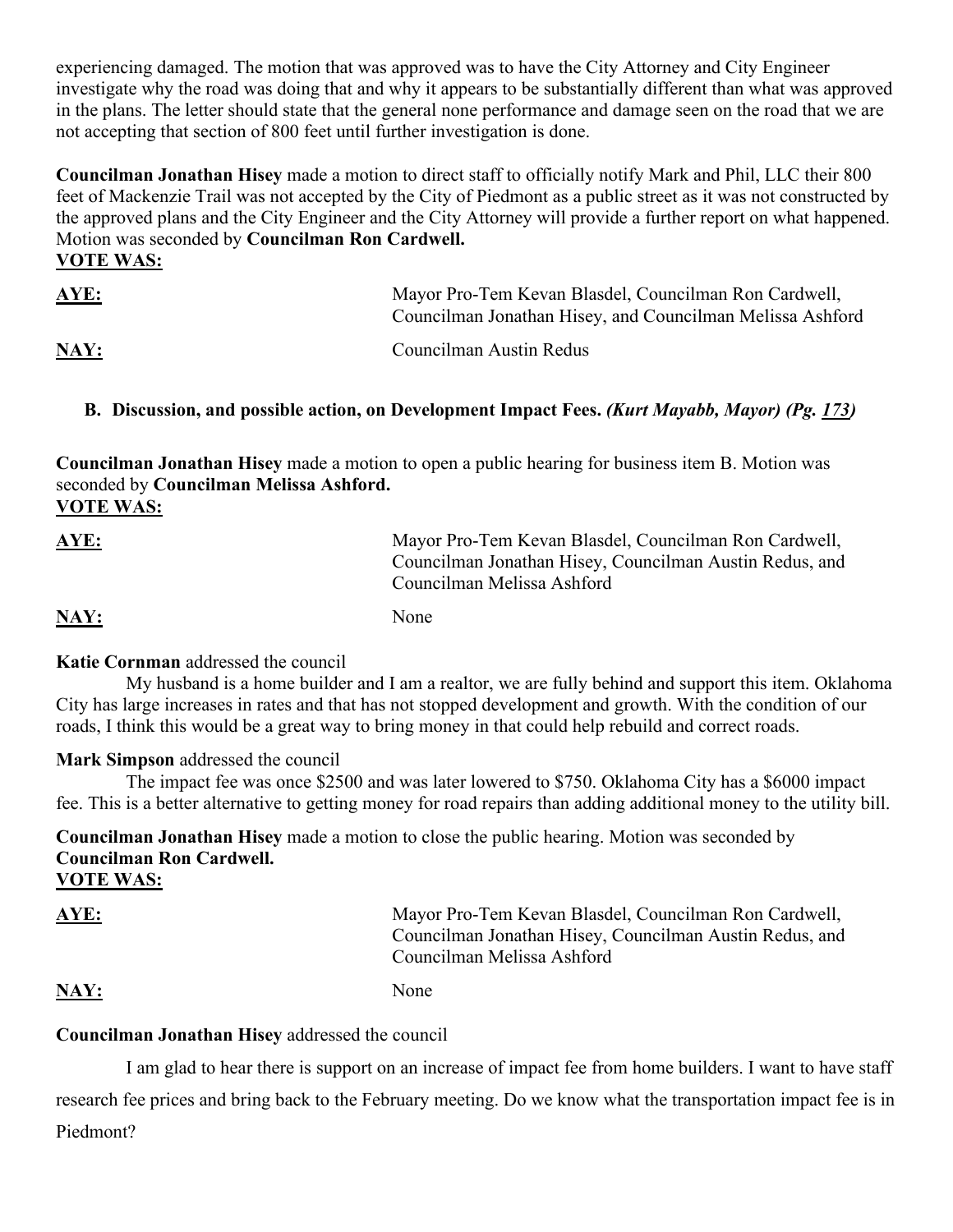#### **Mayor Pro Tem Kevan Blasdel** addressed the council

There is not a transportation impact fee in the City of Piedmont

#### **Councilman Jonathan Hisey** addressed the council

 When I was reading the subdivision regulations there was mention of the transportation fee being put into a separate account for capital improvements. I was unsure if we were collecting said fees.

#### **Councilman Ron Cardwell** addressed the council

 I am in favor of a developer paying for the development. One of the many reasons why the fee on the utility bill was shot down was because we are making existing citizens pay for the growing developments rather than the new developer paying for the development. I have had similar situations in the town of Arcadia and Luther. I would like to have the permit raised an addition \$2500. We can use that to get started while we do research on the prices other cities are charging.

**Councilman Jonathan Hisey** made a motion to direct city staff to research development and transportation impact fees and bring a recommendation back to the February meeting. Motion was seconded by **Councilman Ron Cardwell**

#### **VOTE WAS:**

| AYE: | Mayor Pro-Tem Kevan Blasdel, Councilman Ron Cardwell,<br>Councilman Jonathan Hisey, Councilman Austin Redus, and<br>Councilman Melissa Ashford |
|------|------------------------------------------------------------------------------------------------------------------------------------------------|
| NAY: | None                                                                                                                                           |

#### **C. Discussion, and possible action, on keeping Chickens within the City of Piedmont.** *(Kurt Mayabb, Mayor)*

#### **Councilman Jonathan Hisey** addressed the council

 A resident had received a formal code violation letter in regards to chickens. The ordinance for chickens' states "chickens shall not be kept in front or side yards." I agree we should not have chicken coups in the front yards. Side yards however, I am inclined to agree with the resident that that is too restrictive. In this case, the individual has a five-acre lot, and they did build a nice chicken coup on the side of the home. I did research, Edmond's requirements were not as strict as Piedmonts. Edmond allows coups on lots as small as 1/3 of an acre. Two to four laying hens can be on a 14,250 square foot property. To obtain a permit the coup must have a forty-two-foot set back to all dwelling units and neighboring structures. We should look at lowering the minimum lot size to  $\frac{1}{2}$  acre and removing the side yard restriction.

#### **Mayor Pro Tem Kevan Blasdel** addressed the council

Is there a restriction on distance from neighboring structures in our requirements?

#### **Councilman Jonathan Hisey** addressed the council

There is a fifty-yard restriction of building a coup within neighboring structures and ten feet off the property line.

#### **Councilman Ron Cardwell** addressed the council

You could be in the side yard and be more than fifty feet of a neighboring structure. It would be best to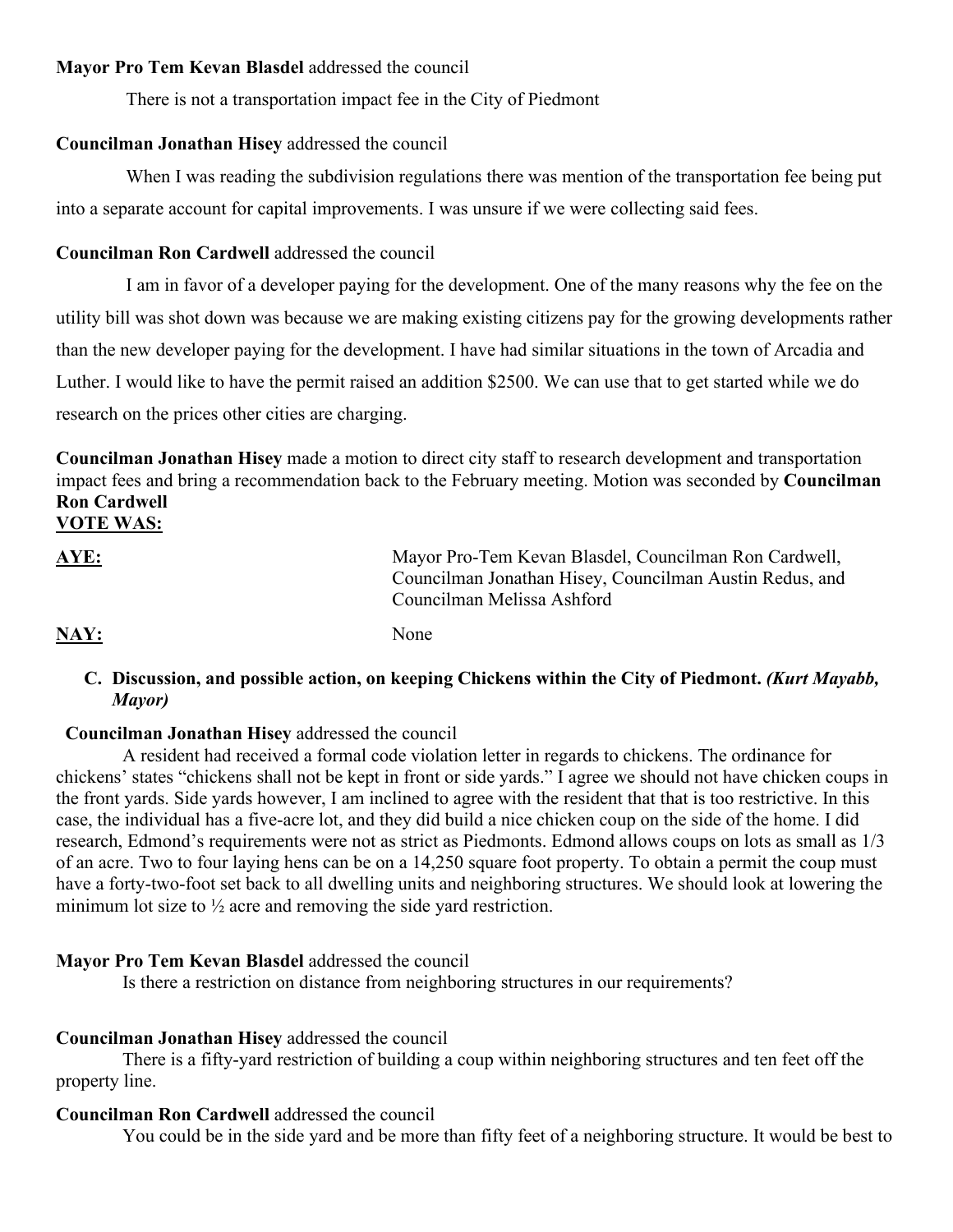take out the side yard restriction and stick with measurement distance. We aren't enforcing chickens to be cleaned daily, we need that to be taken out of the ordinance and replaced with kept clean.

**Councilman Jonathan Hisey** made a motion to city staff bring back a revised Ordinance #626 and bring back to the February meeting with the following changes; paragraph A1 remove side yard and paragraph A5 remove daily. Motion was seconded by **Councilman Melissa Ashford VOTE WAS:**

| <b>AYE:</b> | Mayor Pro-Tem Kevan Blasdel, Councilman Ron Cardwell,<br>Councilman Jonathan Hisey, Councilman Austin Redus, and<br>Councilman Melissa Ashford |
|-------------|------------------------------------------------------------------------------------------------------------------------------------------------|
| NAY:        | None                                                                                                                                           |

**Councilman Jonathan Hisey** made a motion to revise ordinance 626 to lower the minimum lot size to half an acre and bring back for consideration at the February meeting. Motion was seconded by **Councilman Ron Cardwell**

**VOTE WAS:**

| <u>AYE:</u> | Councilman Ron Cardwell, Councilman Jonathan Hisey, and<br>Councilman Austin Redus |
|-------------|------------------------------------------------------------------------------------|
| NAY:        | Mayor Pro-Tem Kevan Blasdel and Councilman Melissa Ashford                         |

**D. Discussion, and possible action, on Ordinance \_\_\_ Amending the Zoning Ordinance of the City of Piedmont, Oklahoma, by Rezoning 5580 Mustang Road from A-1 to RE (lot split).** *(Scott Garnand, Community Development)* 

**Councilman Melissa Ashford** made a motion to open a public hearing. Motion was seconded by **Councilman Ron Cardwell**.

**VOTE WAS:**

| <b>AYE:</b>               | Mayor Pro-Tem Kevan Blasdel, Councilman Ron Cardwell,<br>Councilman Jonathan Hisey, Councilman Austin Redus, and<br>Councilman Melissa Ashford |
|---------------------------|------------------------------------------------------------------------------------------------------------------------------------------------|
| $\overline{\text{MAY}}$ : | None                                                                                                                                           |

| <b>Councilman Jonathan Hisey</b> made a motion to close the public hearing. Motion was seconded by |                                                       |
|----------------------------------------------------------------------------------------------------|-------------------------------------------------------|
| Councilman Melissa Ashford.                                                                        |                                                       |
| <b>VOTE WAS:</b>                                                                                   |                                                       |
| AYE:                                                                                               | Mayor Pro-Tem Kevan Blasdel, Councilman Ron Cardwell, |

| NAY: | None |  |
|------|------|--|

**Community Development Director Scott Garnand** addressed the council

This is an ordinance to rezone from a A1 5-acre lot between Ash and Apache on Mustang Road. It has

Councilman Melissa Ashford

Councilman Jonathan Hisey, Councilman Austin Redus, and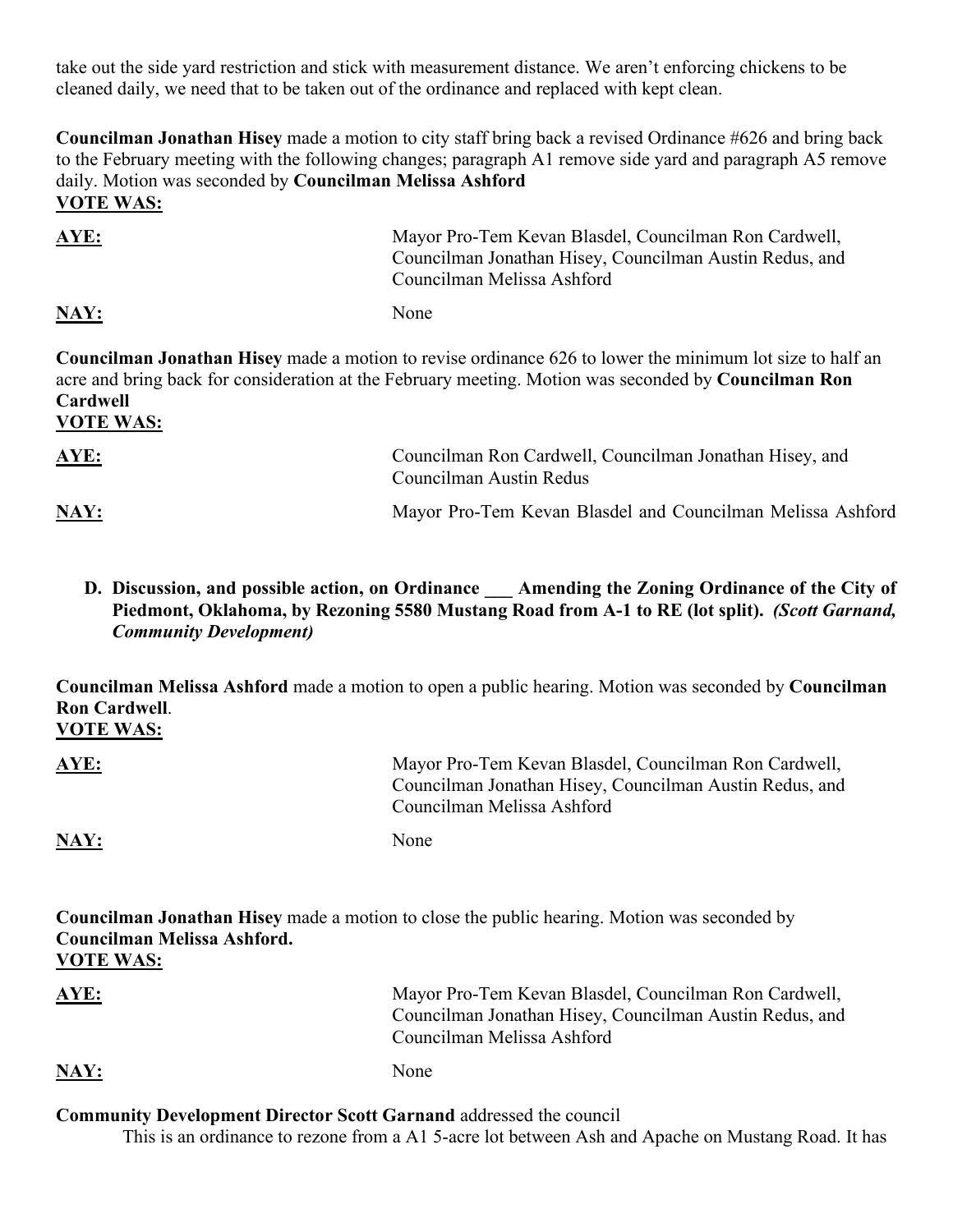been approved by the Planning Commission to split the lot into two 2.5 acres lots. They are asking to be zoned RE.

**Councilman Melissa Ashford** made a motion to approve item d. motion was seconded by **Councilman Ron Cardwell.**

# **VOTE WAS:**

**AYE:** Mayor Pro-Tem Kevan Blasdel, Councilman Ron Cardwell, Councilman Jonathan Hisey, Councilman Austin Redus, and Councilman Melissa Ashford

#### NAY: None

#### **E. Discussion, and possible action, on Identifying Potential Streets to Designate as a Truck Route within the Corporate Limits.** *(Scott Garnand, Community Development Director)*

**Community Development Director Scott Garnand** gave a Presentation of truck routes in city limits.

**Mayor Pro Tem Kevan Blasdel** made a motion to not mark the city route designated for truck routes other than the ones we already have. Motion was seconded by **Councilman Melissa Ashford. VOTE WAS:**

| <u>AYE:</u> | Mayor Pro-Tem Kevan Blasdel, Councilman Austin Redus, and<br>Councilman Melissa Ashford |
|-------------|-----------------------------------------------------------------------------------------|
| NAY:        | Councilman Jonathan Hisey and Councilman Ron Cardwell,                                  |

**F. Discussion, and possible action, on Ordinance \_\_ prohibiting the use of Compression Release Engine Braking within the Corporate Limits***. (Scott A. Singer, Chief of Police and Michael Segler, City Attorney)* 

**Councilman Jonathan Hisey** made a motion to open a public hearing. Motion was seconded by **Councilman Melissa Ashford. VOTE WAS:**

| <b>AYE:</b> | Mayor Pro-Tem Kevan Blasdel, Councilman Ron Cardwell,<br>Councilman Jonathan Hisey, Councilman Austin Redus, and<br>Councilman Melissa Ashford |
|-------------|------------------------------------------------------------------------------------------------------------------------------------------------|
| NAY:        | None                                                                                                                                           |

**Councilman Ron Cardwell** made a motion to close a public hearing. Motion was seconded by **Councilman Melissa Ashford. VOTE WAS:**

**AYE:** Mayor Pro-Tem Kevan Blasdel, Councilman Ron Cardwell, Councilman Jonathan Hisey, Councilman Austin Redus, and Councilman Melissa Ashford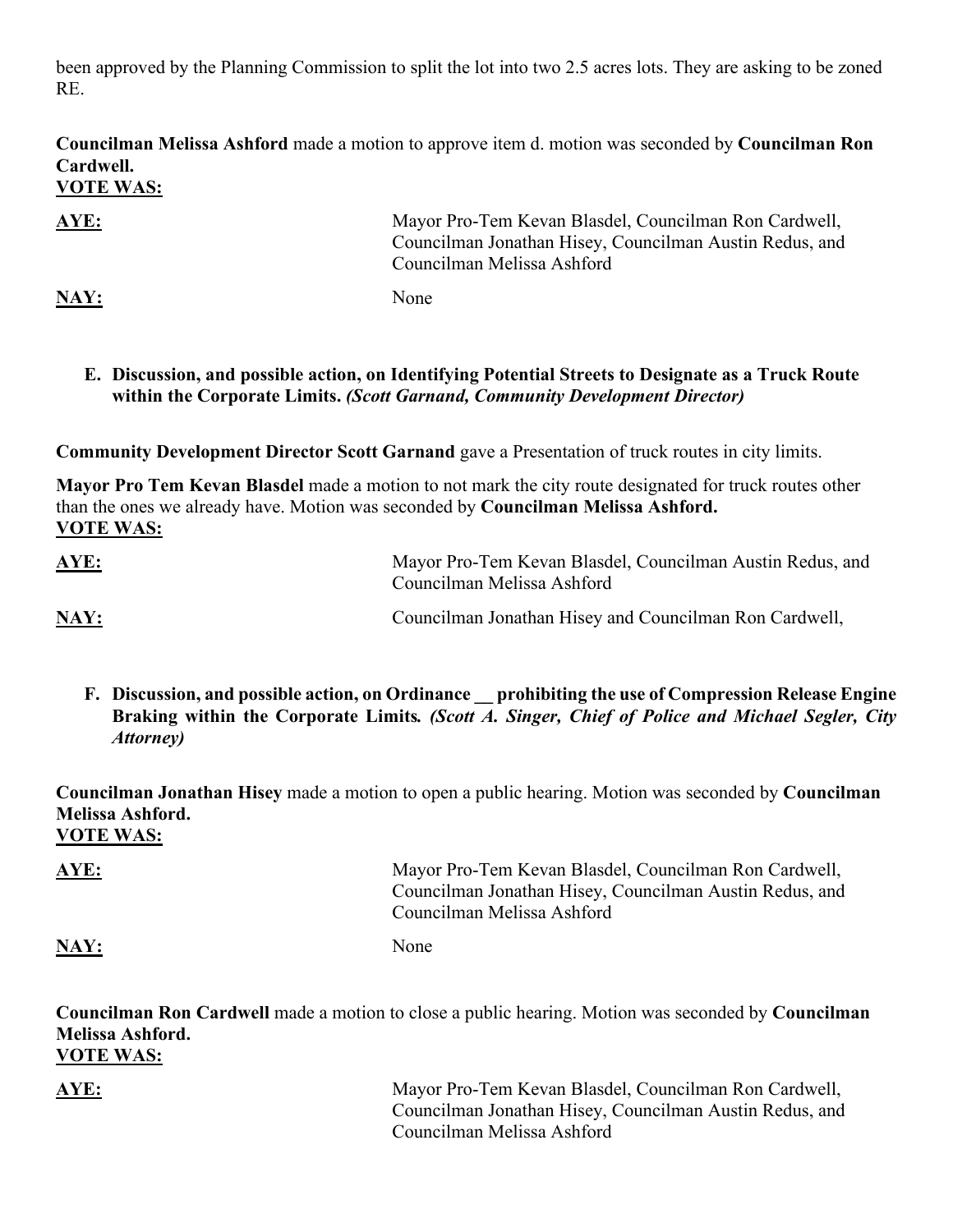#### **Chief of Police Scott Singer** addressed the council

 This is an ordinance to stop the use of dynamic braking system. These breaks are used on heavy hauling trucks to allow them to stop quickly. We are experiencing people in town with these breaks. They are stopping at stop signs using the compression released breaks rather than their mechanical breaks.

**Councilman Melissa Ashford** made a motion to approve item f. motion was seconded by **Councilman Jonathan Hisey VOTE WAS:**

| <u>AYE:</u> | Mayor Pro-Tem Kevan Blasdel, Councilman Ron Cardwell,<br>Councilman Jonathan Hisey, Councilman Austin Redus, and<br>Councilman Melissa Ashford |
|-------------|------------------------------------------------------------------------------------------------------------------------------------------------|
| <u>NAY:</u> | None                                                                                                                                           |

**G.** Discussion, and possible action, on the Reinforced Concrete Box (RCB) at Edmond Road involving the Mustang Road Reconstruction Project. *(Jason Brinley, Brinley Engineering)* 

#### **Councilman Jonathan Hisey** addressed the council

 Since the estimated cost has not been negotiate with Mr. Brinley and there is a change order associated with the contract, typically you pay more than you normally would when you add work in that's not in their contract. I inquired how we came to this estimated cost, Mr. Roath sent me the email from Mr. Brinley. Mr. Brinley noted there are ATT phone lines on both sides of the existing box culvert. There is one crossing Edmond Road, 20 feet to the west and 15 feet to the east. Mr. Brinley stated he thinks ATT will prevent any work being done for months. Even if we approve to get it done, it could take months due to ATT having to locate the phone lines. They may be down with the rest of the project before we get the phone lines out of the way.

**Councilman Ron Cardwell** made a motion to leave the intersections existing structure the way it is and move forward with building a road as designed. Motion was seconded by **Councilman Melissa Ashford VOTE WAS:**

| <u>AYE:</u> | Mayor Pro-Tem Kevan Blasdel, Councilman Ron Cardwell,<br>Councilman Jonathan Hisey, Councilman Austin Redus, and<br>Councilman Melissa Ashford |
|-------------|------------------------------------------------------------------------------------------------------------------------------------------------|
| NAY:        | None                                                                                                                                           |

**H. Discussion, and possible action, on a Proposal Agreement for Construction Management and Inspection Services for the Mustang Road Reconstruction Project from Smith Roberts Baldischwiler LLC in an amount not to exceed \$55,721.54.** *(Jason Brinley, Brinley Engineering)*

**Councilman Jonathan Hisey** made a motion to approve the agreement with Smith Roberts Baldischwiler LLC for the Mustang Road Reconstruction. Motion was seconded by **Councilman Melissa Ashford VOTE WAS: AYE:** Mayor Pro-Tem Kevan Blasdel, Councilman Ron Cardwell, Councilman Jonathan Hisey, Councilman Austin Redus, and Councilman Melissa Ashford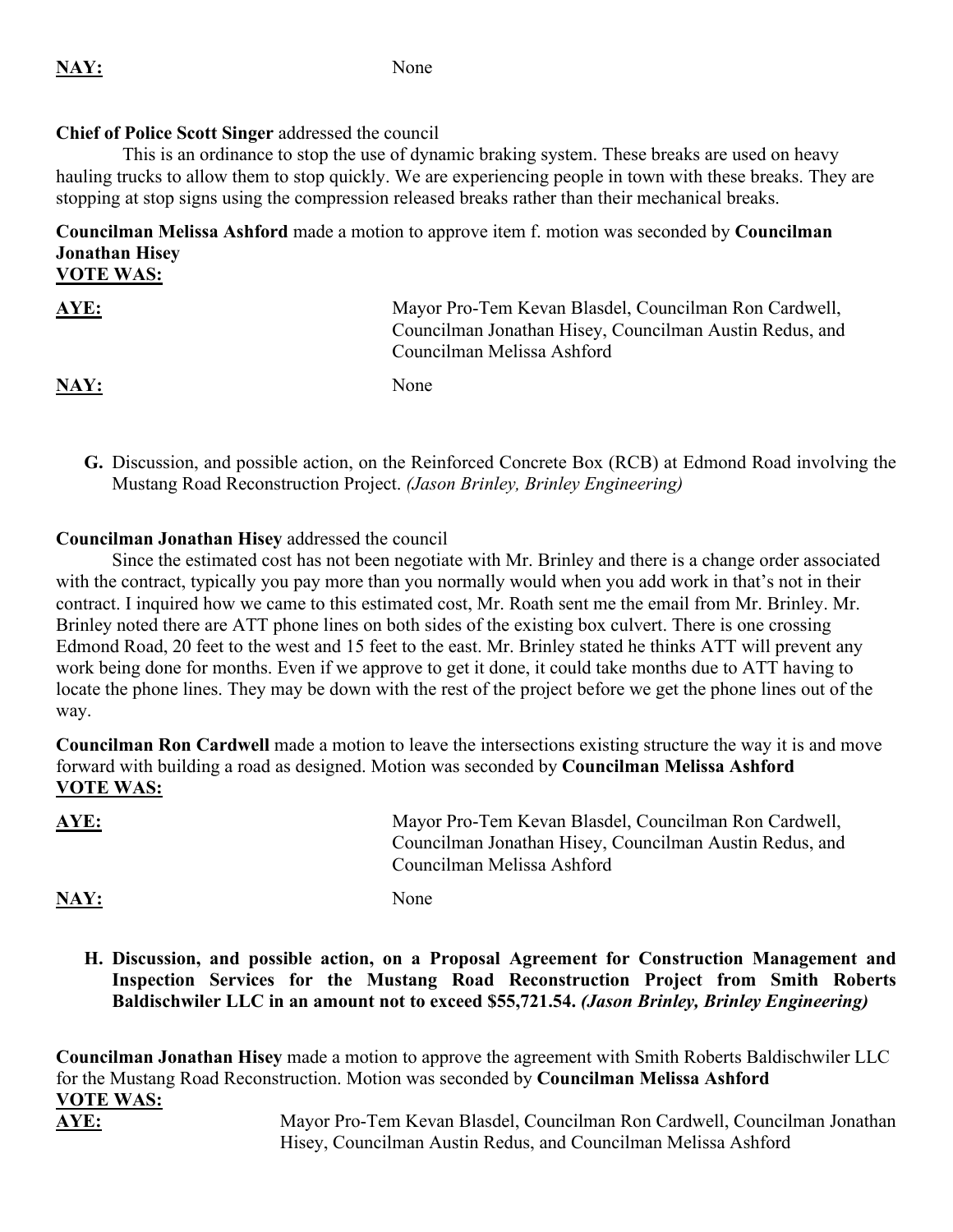**I.** Discussion, and possible action, on Establishing a Public Works Building Committee. *(Mark B. Roath, Interim City Manager)* 

#### **City Manager Mark Roath** addressed the council

 The building Committee will be working to assist in putting together ideas for the building for our public works department. We will have a committee appointed by Mayor Kurt Mayabb, it will be one councilman, one resident of the city, City manager or his designee, Public Works Director, and the mayor himself.

#### **Councilman Jonathan Hisey** addressed the council

I think this is a really good plan--

### **Councilman Ron Cardwell** addressed the council

 I also think this is a good plan. This process will deliver what Public Works Department really need, as well as it will be a benefit to the city and citizens of the town. I envision the public works, police department, and Fire Department having the availability to fuel service at this location that has emergency power back up. With that being said, I would like to tell the council I would like to represent you, and I hope that you would also vote for me or choose me to do this because this is right in line with my professional career and daily job.

#### **City Manager Mark Roath** addressed the council

We will have to pass that along to the mayor.

**Councilman melissa Ashford** made a motion to approve item i. Motion was seconded by **Councilman Jonathan Hisey.** 

**VOTE WAS:**

| AYE: | Mayor Pro-Tem Kevan Blasdel, Councilman Ron Cardwell,   |
|------|---------------------------------------------------------|
|      | Councilman Jonathan Hisey, Councilman Austin Redus, and |
|      | Councilman Melissa Ashford                              |

NAY: None

#### **J. Discussion, and possible action, on Request for Qualifications (RFQ) for City Attorney Services.**  *(Kurt Mayabb, Mayor)*

#### **City Manager Mark Roath** addressed the council

We have put this on the agenda for request for attorney services. Our current attorney is allowed to submit to the RFQ.

### **Councilman Jonathan Hisey** addressed the council

It is a good thing to request for qualifications for city attorney services.

**Councilman Ron Cardwell** made a motion to publish the RFQ and have it back to the city council. Motion was seconded by **Councilman Jonathan Hisey. VOTE WAS:**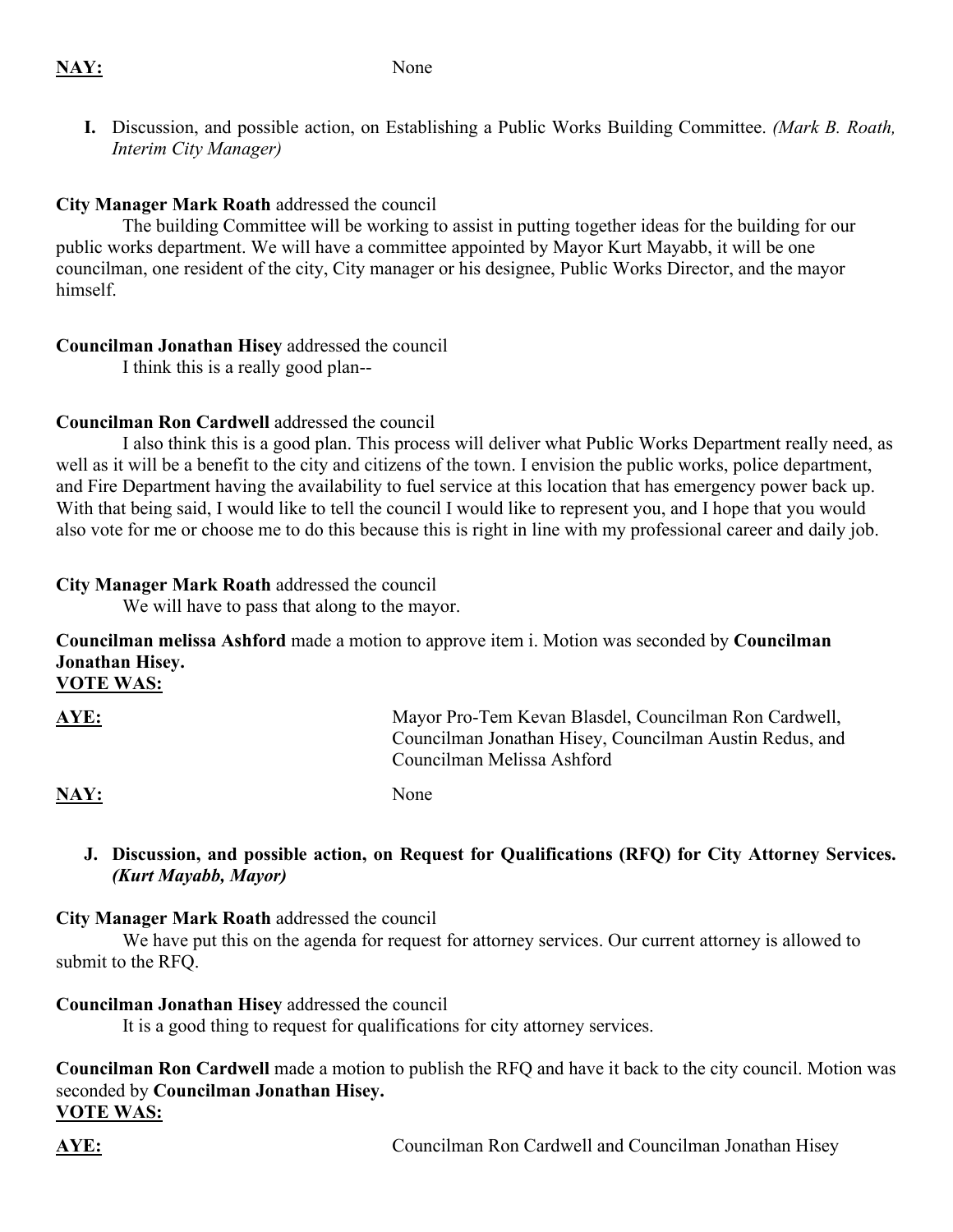**NAY:** Mayor Pro-Tem Kevan Blasdel, Councilman Austin Redus, and Councilman Melissa Ashford

#### **K. Discussion, and possible action, on appointments to Boards and Committees.** *(Kurt Mayabb, Mayor)*

No appointments to Boards or Committees

#### **X. NEW BUSINESS\_\_\_\_\_\_\_\_\_\_\_\_\_\_\_\_\_\_\_\_\_\_\_\_\_\_\_\_\_\_\_\_\_\_\_\_\_\_\_\_\_\_\_\_\_\_\_\_\_\_\_\_\_\_\_\_\_\_\_\_\_\_\_\_\_\_\_\_\_**

*Any matter not known or which could not have been reasonably foreseen prior to the time of posting the agenda in*  accordance *with Title 25, Sec. 311.9 Oklahoma Statues.*

No new business

**Mayor Pro Tem Kevan Blasdel** made a motion to recess to the piedmont municipal authority meeting. Motion was seconded by **Councilman Melissa Ashford. VOTE WAS:**

| AYE: | Mayor Pro-Tem Kevan Blasdel, Councilman Ron Cardwell,   |
|------|---------------------------------------------------------|
|      | Councilman Jonathan Hisey, Councilman Austin Redus, and |
|      | Councilman Melissa Ashford                              |
|      |                                                         |

NAY: None

### **XI. CONVENE AS PIEDMONT MUNICIPAL AUTHORITY**

*Majority of a Quorum required for approval.*

**Councilman Melissa Ashford** made a motion to reconvene to the regular city council meeting. Motion was seconded by **Councilman Ron Cardwell. VOTE WAS:**

**AYE:** Mayor Pro-Tem Kevan Blasdel, Councilman Ron Cardwell, Councilman Jonathan Hisey, Councilman Austin Redus, and Councilman Melissa Ashford

NAY: None

# **XII. CITY MANAGER'S REPORT**

#### **City Manager Mark Roath** addressed the council

We have a new fire engine; it is very impressive. It is a great addition to the Fire Department. Mustang road project will begin February 14<sup>th</sup>.

# **XIII. REMARKS AND INQURIES BY MAYOR AND CITY COUNCIL \_\_\_\_\_\_\_\_\_\_\_\_**

#### **Councilman Jonathan Hisey** addressed the council

 revenues for the city are looking good. Our numbers are up, we are at 80% on sales tax only half way through the fiscal year. Thank you, City Manager Mark Roath. The chicken ordinance reminds me of the 4H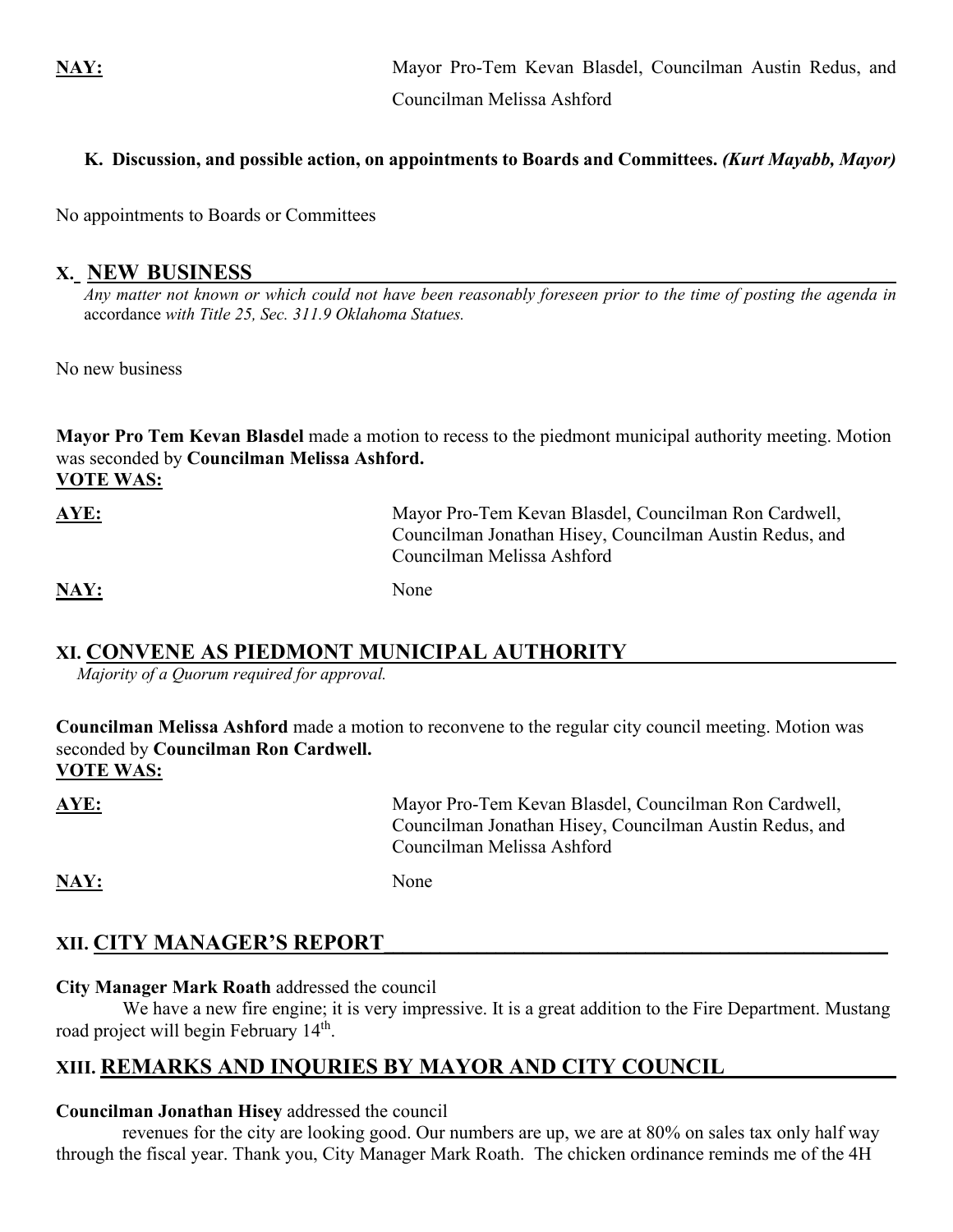program. We need to work on the revocable permit. I believe it was a mistake not allowing the city to get RFQ for attorneys. We need to look at attorney services. We need to look at a contract.

#### **Councilman Ron Cardwell** addressed the council

Brittany Anderson, we need to talk to JJ and figure something out.

#### **Councilman Melissa Ashford** addressed the council

 Public Works Director Joshua Johnston and City Manager Mark Roath, please make sure Brittney Andersons issue is addressed. Thank you, City Manager Mark Roath.

#### **Mayor Pro Tem Kevan Blasdel** addressed the council

thank you staff for keeping the city going. Thank you, City Manager Mark Roath.

 $\mathcal{L}_\text{max} = \frac{1}{2} \sum_{i=1}^{n} \frac{1}{2} \sum_{i=1}^{n} \frac{1}{2} \sum_{i=1}^{n} \frac{1}{2} \sum_{i=1}^{n} \frac{1}{2} \sum_{i=1}^{n} \frac{1}{2} \sum_{i=1}^{n} \frac{1}{2} \sum_{i=1}^{n} \frac{1}{2} \sum_{i=1}^{n} \frac{1}{2} \sum_{i=1}^{n} \frac{1}{2} \sum_{i=1}^{n} \frac{1}{2} \sum_{i=1}^{n} \frac{1}{2} \sum_{i=1}^{n} \frac{1$ 

#### **XIV. ADJOURNMENT \_\_\_\_\_\_**

**Mayor Pro Tem Kevan Blasdel** adjourned the meeting at 8:34pm

**Mayor Pro Tem, Kevan Blasdel City Secretary, Arielle Garcia**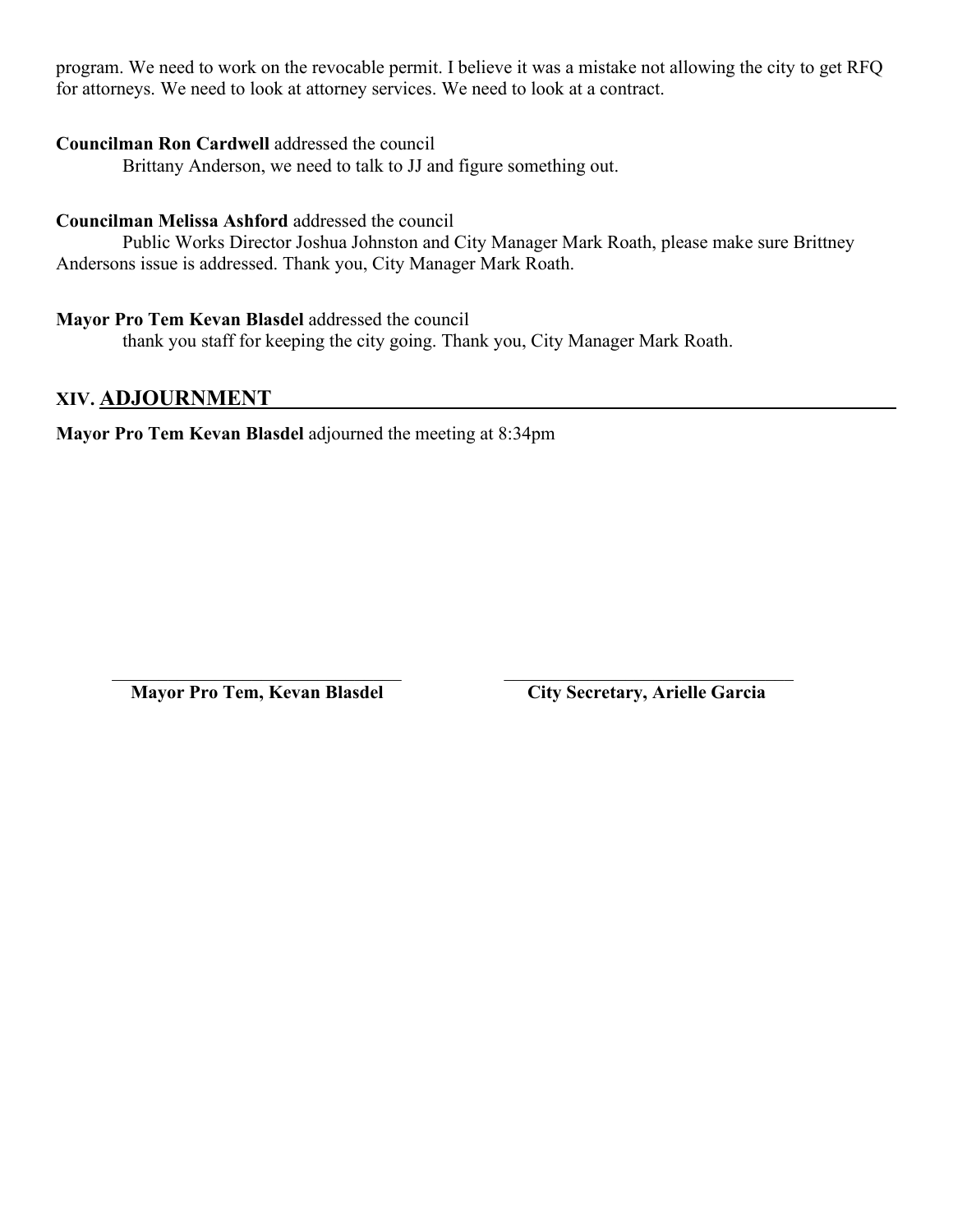

# Piedmont Municipal Authority  **MEETING MINUTES**

# **Meeting Minutes**

 **January, 24, 2022 -6:30 PM Piedmont City Hall – Council Chambers 314 Edmond Road NW**

The City of Piedmont met in Regular session on Monday, January 24, 2022, at 6:30 p.m. in the George Fina Municipal Building Council Chambers. Notice of the meeting was posted as required on Wednesday, January 19, 2022 at 11a.m. in compliance with the Open Meeting Law, 25 O.S., Section 301, et. seq.

# **I. CALL TO ORDER**

**Trustee Kevan Blasdel** called the meeting at **7:51pm** 

# **II. ROLL CALL\_\_\_\_\_\_\_\_\_\_\_\_\_\_\_\_\_\_\_\_\_\_\_\_\_\_\_\_\_\_\_\_\_\_\_\_\_\_\_\_\_\_\_\_\_\_\_\_\_\_\_\_\_\_\_\_\_\_\_\_\_\_\_\_\_\_\_\_\_\_\_\_\_**

**City Clerk Jennifer Smith** called roll and a **quorum was present**

| <b>Trustees Present:</b> | Trustee Kevan Blasdel, Trustee Ron Cardwell, Trustee Jonathan |
|--------------------------|---------------------------------------------------------------|
|                          | Hisey, Trustee Austin Redus, and Trustee Melissa Ashford      |
| Trustees Absent:         | <b>Mayor Kurt Mayabb</b>                                      |

# **III. CONSENT AGENDA**

*All matters listed under the consent agenda are considered to be routine by the city council and will be enacted by one motion. There will not be separate discussion of these items, If discussion is desired, that item will be removed from the Consent agenda and will be considered separately.* 

- A. **Approval of Special Meeting Minutes of January 4, 2022.**
- B. **Income Statement**
- C. **Check Approval Register**
- D. **Accept and Place on file Addendum (A) to DEQ Consent Order Case No. 21-132.** *(Mark B. Roath, Interim City Manager)*

**Trustee Melissa Ashford** made a motion to approve item a, b, and c of the consent agenda. Motion was seconded by **Trustee Ron Cardwell. VOTE WAS:**

- **AYE**: **Trustee Kevan Blasdel, Trustee Ron Cardwell, Trustee Jonathan Hisey, Trustee Austin Redus, and Trustee Melissa Ashford**
- **NAY**: **None**

# **IV.ITEMS REMOVED FROM CONSENT AGENDA**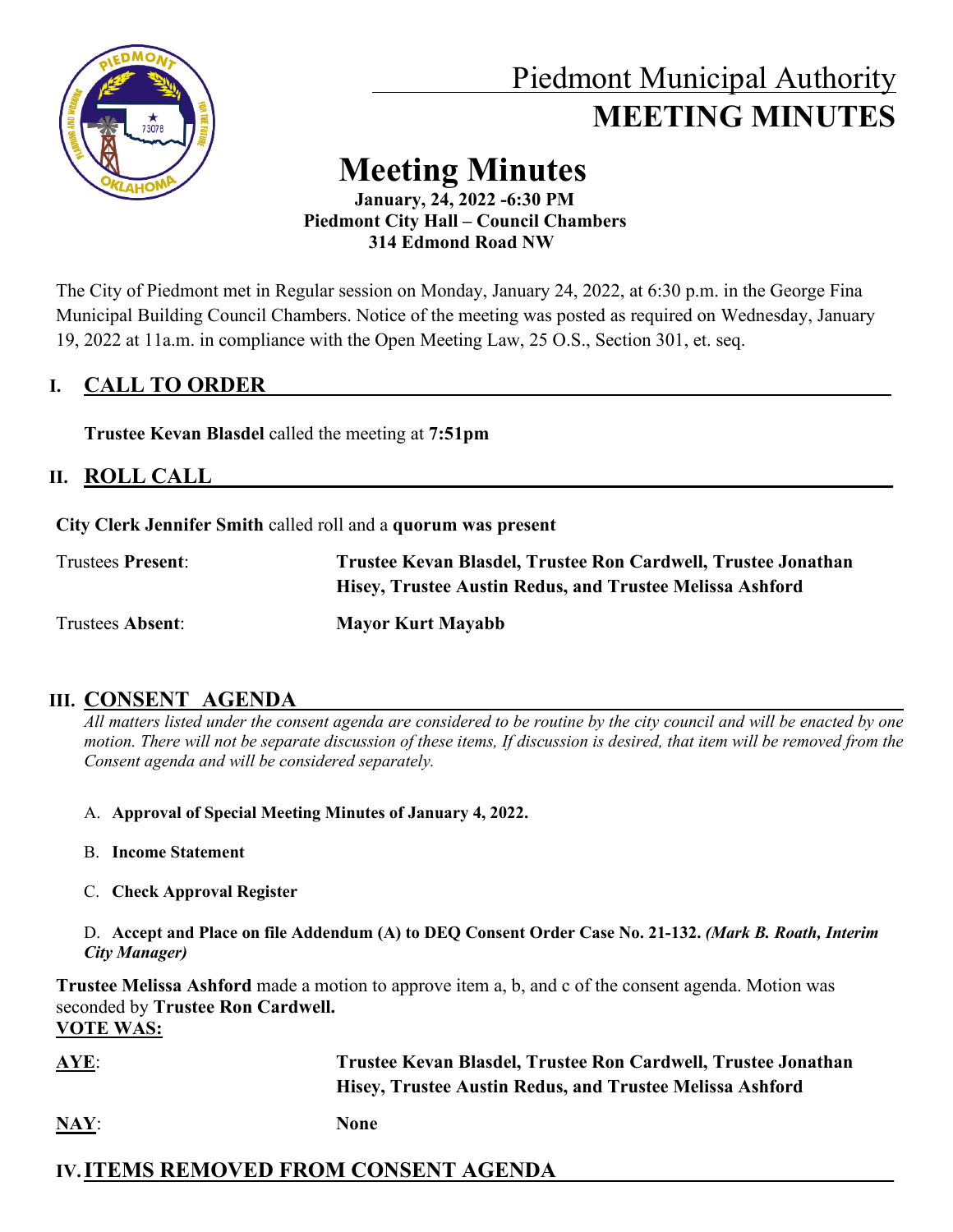### **Trustee Jonathan Hisey** pulled item d of the consent agenda

#### **Trustee Jonathan Hisey** addressed the board

Why are we under a consent order?

#### **City Manager Mark Roath** addressed the council

 I asked DEQ to allow us an extension on time. DEQ granted the time to us. We received the addendum in October. I stated in November and asked for an extension to May 2022.

**Trustee Ron Cardwell** made a motion to approve addendum (a) to DEQ consent order on file and we get this advertised and done before May 1, 2022. Motion was seconded by **Trustee Melissa Ashford. VOTE WAS:**

| $AYE$ :<br><b>Contract Contract Contract</b> | Trustee Kevan Blasdel, Trustee Ron Cardwell, Trustee Jonathan |
|----------------------------------------------|---------------------------------------------------------------|
|                                              | Hisey, Trustee Austin Redus, and Trustee Melissa Ashford      |
| $\mathbf{NAY:}$                              | <b>None</b>                                                   |

# **V. CITIZENS COMMENTS ON AGENDA AND NON-AGENDA ITEMS**

*Residents must provide their name and address. Council requests that comments be limited to five (5) minutes.*

## **VI. SCHEDULED BUSINESS**

#### A. **Discussion, and possible action, on PMA water service connection to Gordon's Hollow Subdivision***. (Kurt Mayabb, Mayor)*

#### **Trustee Jonathan Hisey** addressed the board

 a developer is building a subdivision outside of the city limits in piedmont. He has requested connections to the PMA water systems in January 2019. That request was denied because of there was not antiquity pressure. There is proposed 29 connections. In the meantime, the developer drilled some wells. The wells were not successful. The developer came back to the city for his water issue. The City Manager, Public Works Director and developer worked out some sort of deal where the developer got a 2-inch meter. The developer was also building a house for the Public Works Director at the time. The City Manager violated the resolution we discussed about homes outside city limits built after January 1, 2000. Crab tree homes also violated the PMA resolution because they did not apply for water connection as they did in 2019. Crab tree knew the proper procedure was and they did not follow it. Mr. Cardwell and myself met with the current city manager and city engineer this afternoon. The developer is also putting in his own water system. Essentially what is going on is, we have a outside water system connection to the City of Piedmont Municipal Authority water system. We never granted any permission to do anything like that. PMA needs to enter into an agreement with the developer for bulk water sales to his water system with the understanding that we are not responsible for any pressure problems he may have.

#### **Trustee Ron Cardwell** addressed the board

 Our responsibility ends at the meter on Richland Road for the water system. Anything inside the property is not our responsibility. As part of the agreement, we are not responsible for any pressure issues in that area.

**Trustee Jonathan Hisey** made a motion to direct staff to draft a formal agreement with the developer at Gordon Hollow for bulk water sales that defines the specific requirements for each party and bring back to the next scheduled February PMA meeting for approval. Motion was seconded by **Councilman Ron Cardwell. VOTE WAS:**

**AYE**: **Trustee Kevan Blasdel, Trustee Ron Cardwell, Trustee Jonathan Hisey, Trustee Austin Redus, and Trustee Melissa Ashford**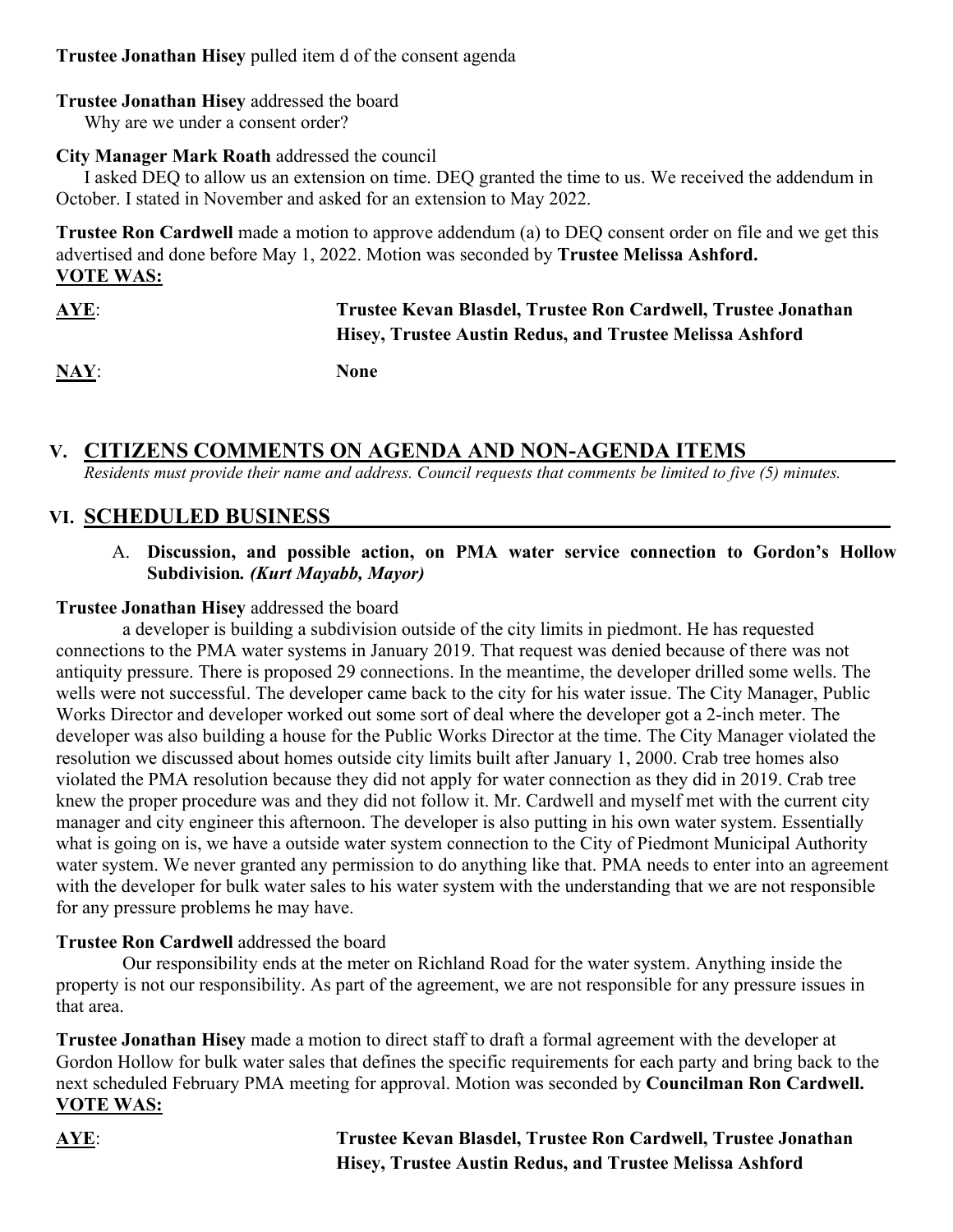### **NAY**: **None**

#### B. **Discussion, and possible action, on Development Impact Fees for the Water System.** *(Kurt Mayabb, Mayor)*

#### **Trustee Jonathan Hisey** addressed the board

 our waterlines already need attention and updates. When we have more taps going in, they are contributing to the issues. They should be paying to help upgrade the lines. This is a similar item to the transportation fee we discussed in City Council.

#### **Trustee Austin Redus** addressed the board

What are cities around us charging?

#### **Trustee Kevan Blasdel** addressed the board

Oklahoma City has impact fees for streets and parks. They base it on square footage for a home being built. It is for property in the urban area but not in their core area, they are charged \$.31 per square foot. That would be for a home or subdivision of 300 homes from 2000 square feet to 2500 square feet each. That would generate \$200 impact fee. Yukon and Edmond do not have impact fees.

**Trustee Ron Cardwell** made a motion to direct the city manager to look into comparable water impact fees and have it evaluated and brought back to the next PMA meets. Motion was seconded by **Trustee Jonathan Hisey. VOTE WAS:**

| <b>AYE:</b>               | Trustee Kevan Blasdel, Trustee Ron Cardwell, Trustee Jonathan<br>Hisey, Trustee Austin Redus, and Trustee Melissa Ashford |
|---------------------------|---------------------------------------------------------------------------------------------------------------------------|
| $\overline{\text{MAY}}$ : | <b>None</b>                                                                                                               |

C. **Discussion, and possible action, on General Release and Settlement Agreement between Larchmont Farms, LLC and the Piedmont Municipal Authority.** *(Ray Jones, Attorney-at-Law)*

**Trustee Ron Cardwell** made a motion to approve the settlement agreement contingent on the removal of item number 5 for transparency and subject to the review and approval of the city attorney. Motion was seconded by **Trustee Melissa Ashford.** 

**VOTE WAS:**

# **AYE**: **Trustee Kevan Blasdel, Trustee Ron Cardwell, Trustee Jonathan Hisey, Trustee Austin Redus, and Trustee Melissa Ashford**

**NAY**: **None**

D. **Discussion, and possible action, on application by Robert Francisco, located at 4420 Trails End Street, N.E., Piedmont, Oklahoma 73078, for three (3) individual water taps.** *(Mark B. Roath, Interim City Manager and Joshua Johnston, Public Works Director)* 

#### **Trustee Jonathan Hisey** addressed the board

Mr. Francisco needs to sign a letter agreeing to possible lower water pressure at peak times.